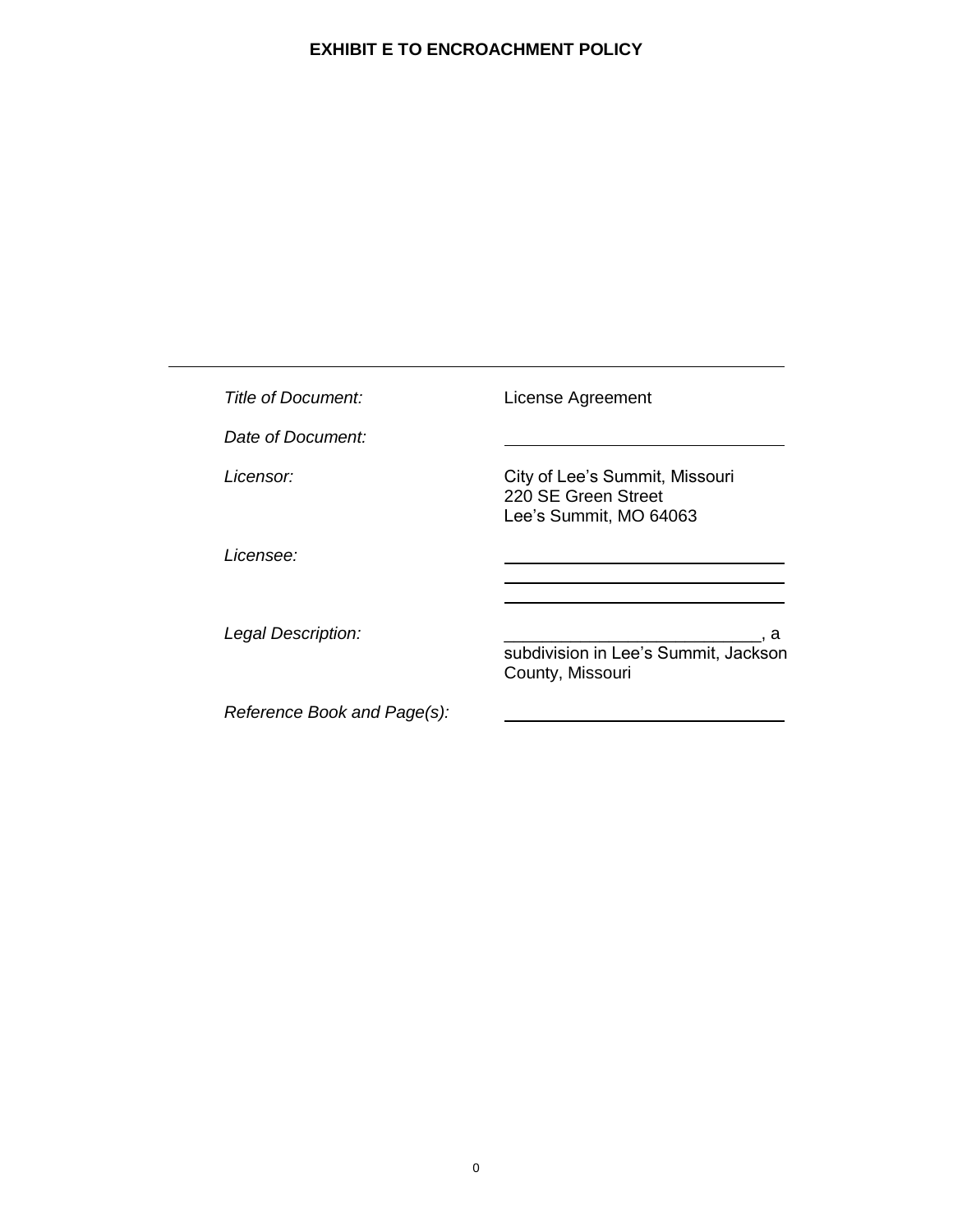## **LICENSE AGREEMENT**

THIS LICENSE AGREEMENT ("Agreement") made this \_\_\_\_\_ day of \_\_\_\_\_\_\_\_\_\_\_\_\_\_\_\_, 2021 ("Effective Date"), by and between the City of Lee's Summit, Missouri, a Missouri constitutional charter city ("City"), and  $($ "Licensee"). The City and  $($ "Licensee"). The City and Licensees are sometimes referred to individually as the "Party" and collectively as the "Parties".

#### **RECITALS**

WHEREAS, City owns Right-of-Way, described in paragraph 1 below, and the Licensee desires to license from the City a portion of the City's right-of-way for the construction and maintenance of a **intervallent and**  $\alpha$  is a set of a set of a set of a set of a set of a set of a set of a set of  $\alpha$  set of a set of a set of a set of a set of a set of a set of a set of a set of a set of a set of a se

WHEREAS, The City Engineer has reviewed the Licensee's application and found it to be in general conformance with the City's Encroachment Policy, Codes, and Ordinances.

WHEREAS, upon compliance with the terms and conditions of this Agreement, the City is willing to license a portion of the City's right-of-way easement to Licensee.

**NOW THEREFORE**, the City, in consideration of the obligations hereby assumed by Licensee, the parties agree as follows:

**1.** LICENSED PREMISES. The City hereby issues Licensee a non-exclusive, revocable license and authorizes Licensee, its officers, members, contractors, agents, and guests, to enter, go upon, and use that certain portion of the City's right-of-way depicted in *Exhibit A*, attached and incorporated by reference, ("Licensed Premises") and located at the street address commonly referred to as [INSERT STREET ADDRESS], and legally described as:

## [INSERT LEGAL DESCRIPTION]

The Licensed Premises is licensed "as is", and the City is not obligated to rehabilitate or make any modifications, repairs, or improvements to the Licensed Premises.

**2.** USE OF LICENSED PREMISES. Licensee, and Licensee's officers, members, contractors, agents and guests shall have the right to use the Licensed Premises solely for the construction, installation, and maintenance of [INSERT ALL THE WORK & FACILITIES THAT WILL BE ALLOWED] (the "Improvements"). The Improvements and location on the Licensed Premises are subject to approval by the City prior to installation, and shall comply with all existing and future state and local laws and regulations, including the ordinances and regulations of the City. Nothing in this Agreement shall bar, or in any respect prevent, the City from imposing lawful conditions related to other activities by Licensee, or prevent from requiring additional authorizations, in connection with the use and occupancy of the Licensed Premises for other purposes other than those expressly authorized herein.

The City shall not be liable to Licensee if Licensee constructs and installs Improvements pursuant to this Agreement in an area over which the City has erroneously exercised jurisdiction.

**3.** MINIMUM CONDITIONS OF USE. Without limiting the City's authority to regulate the use of the rights of way and public or private property pursuant to its police powers. Licensee shall comply with the following: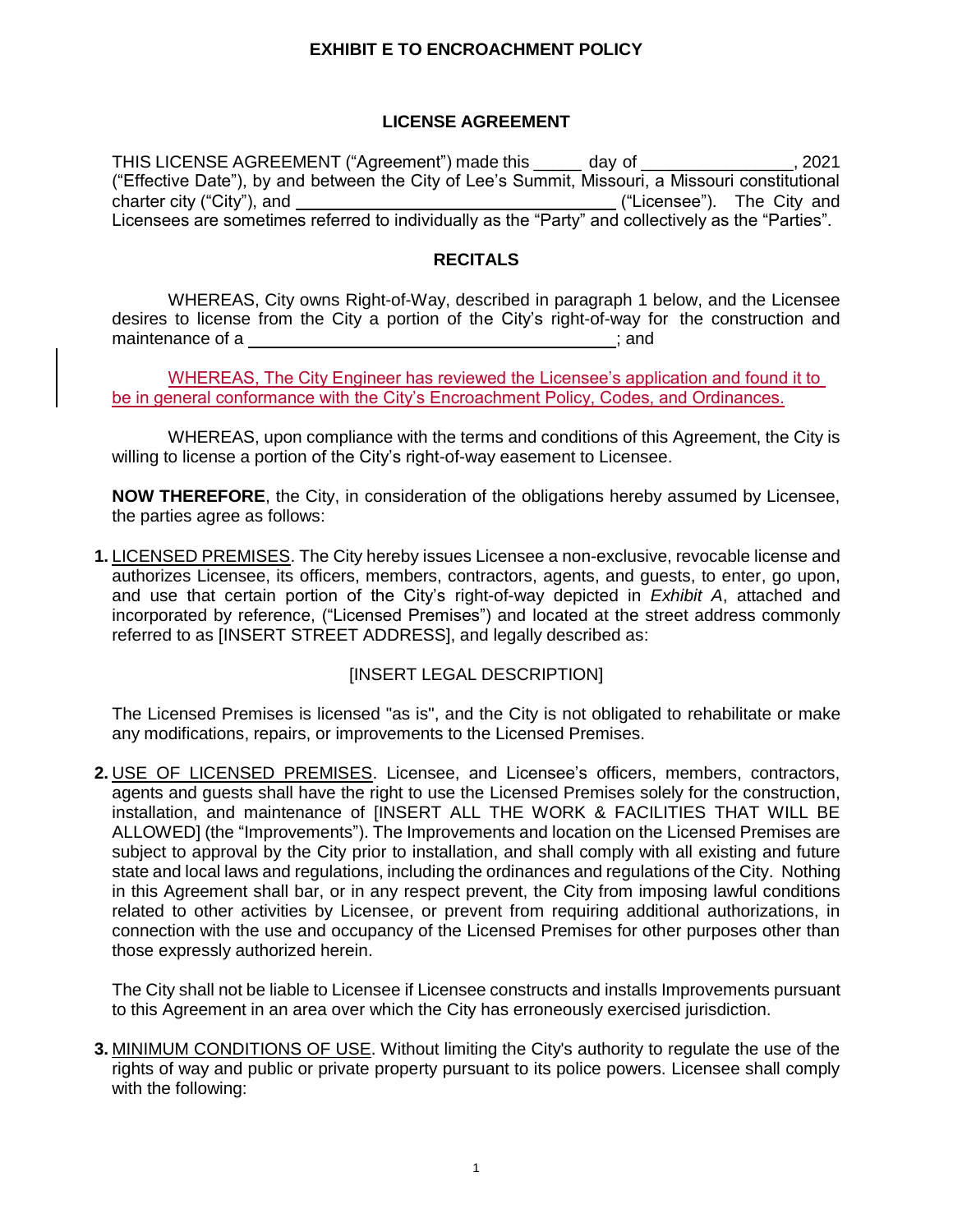A. *Compliance with Laws, Best Practices*: The construction, installation, operation, and maintenance of the Improvements shall be performed in accordance with best industry practices, and other applicable federal, state, or local laws and regulations that may apply to the construction, installation, operation, and maintenance of facilities like Licensee's Improvements.

B. *Durable Components*: All installation of electronic equipment shall be of a permanent nature, using durable components.

C. *Preventing Accidents*: Licensee shall at all times employ ordinary care and shall install and maintain in use commonly accepted methods and devices preventing failures and accidents that are likely to cause damage, injury, or nuisance to the public.

D. *No Interference With Other Utilities*. A Licensee shall not place Improvements where they will interfere with any gas, electric, telephone, water, sewer, or other utility facilities, or obstruct or hinder in any manner the various utilities serving the residents of the City. It is Licensee's responsibility to locate all utilities in the location the Improvements are to be constructed, installed, operated, and maintained.

E. *Removal*: City may remove, or require removal of, any part of the Improvements that is not installed in compliance with the requirements established by the City, or which is installed without prior City approval of the time, place or manner of installation, and charge Licensee for all the costs associated with removal.

F. *Duty to Move for City*: Licensee shall, by a time specified by the City, protect, support, temporarily, relocate, or remove (collectively, "Move") any of the Improvements when required by the City by reason of traffic conditions; public safety; right-of-way construction; right-of-way maintenance or repair (including resurfacing or widening); change of right-of-way grade; construction, installation or repair of sewers, drains, water pipes, power lines, signal lines, tracks, or any other type of government owned communications system, public work or improvement or any government-owned utility; right-of-way vacation; or for any other purpose where the convenience of the City would be served thereby; provided, however, that the Licensee shall, in all such cases, have the privilege of abandoning any property in place.

G. *Right of City to Move in Emergencies*: In the event of an emergency, or where the Improvements create or are contributing to an imminent danger to health, safety, or property, the City may the Move the Improvements without prior notice.

H. *Reasonability*: City will not exercise its right to require Licensee's Improvements to be Moved in an unreasonable or arbitrary manner.

I. *Permits*: Before Licensee makes any installations in the Licensed Premises, Licensee shall submit for approval a map showing the location of the proposed Improvements to the City. Construction, installation, operation, or maintenance of the Improvements shall not commence until all required permits have been obtained and all required permit fees have been paid, except in emergency situations which shall be handled in accordance with the policies of the City.

J. *Cleanup and Restoration*: Any and all rights of way, public property, or private property that is disturbed or damaged during the construction, installation, operation, or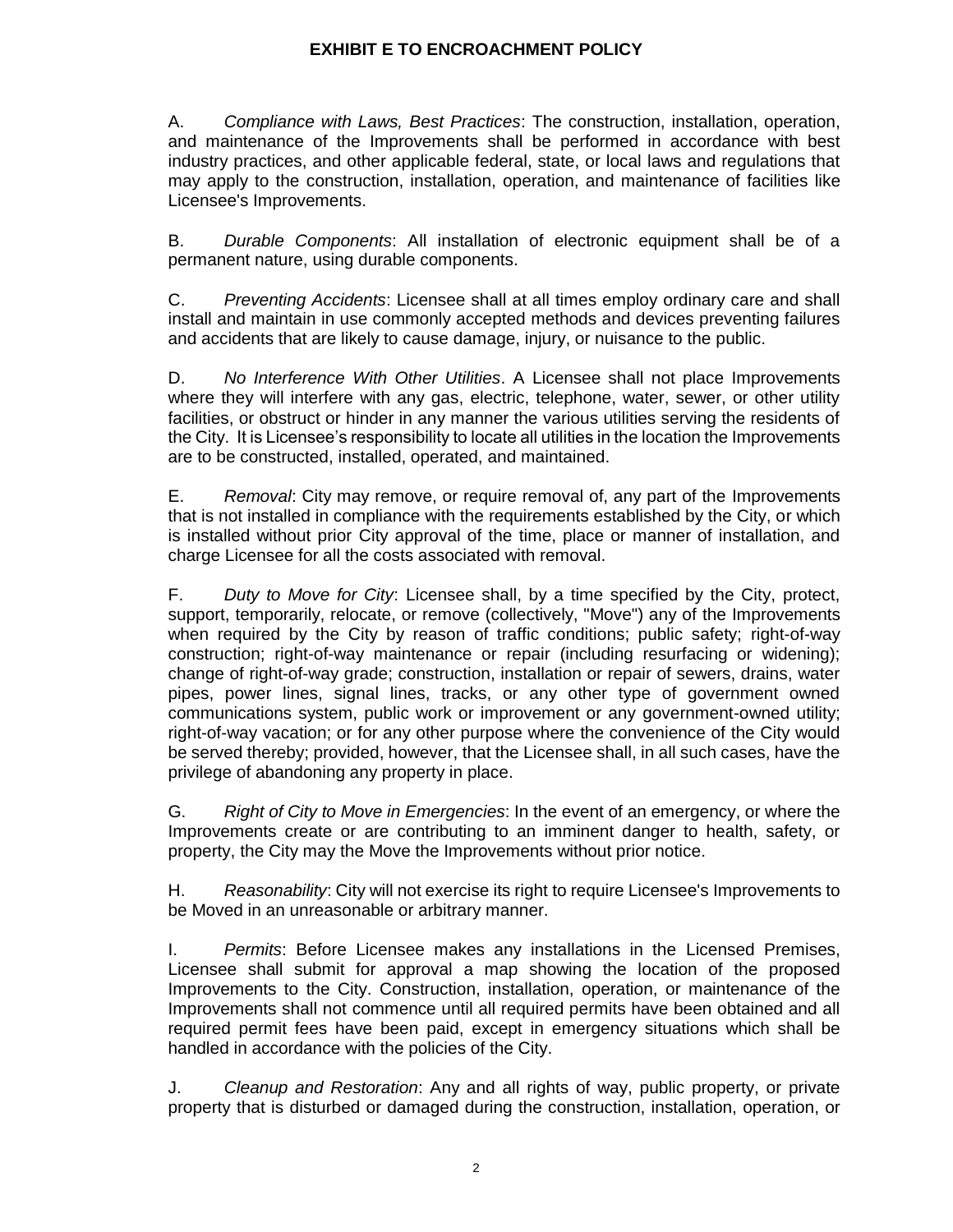maintenance of the Improvements shall be promptly restored by the Licensee to at least its prior conditions, and as may otherwise be required by City law, ordinance, resolution, regulation or practice, unless the City and the Licensee agree otherwise. If the Licensee fails to restore the affected property to City's satisfaction, within ten (10) calendar days of receipt of written notice to Licensee, City may restore the property and charge the cost thereof to Licensee. Provided that, where any work presents an immediate hazard to public health or safety, the City may, without notice, remove the hazard, and all costs incurred by City shall be paid by Licensee.

- **4.** RESTRICTION ON MODIFICATIONS AND IMPROVEMENTS. Except as specifically allowed by paragraph 2, Licensee, and Licensee's officers, members, contractors, agents, and guests shall not modify, remove, alter, damage, destroy, add to, or improve any part of the Licensed Premises or any City property in, on, or under the Licensed Premises, and shall not install, place, affix, make or construct any structure, facility, object, utility, signage, or markings on the Licensed Premises. Upon breach of this provision, Licensee shall pay the City, within thirty (30) days invoice, the cost necessary to restore, repair, and/or replace the Licensed Premises or City property in, on, or under the Premises to its present condition.
- **5.** MAINTENANCE. Licensee shall maintain, at its sole cost, the Licensed Premises and the Improvements to the Licensed Premises during the term of this Agreement.
- **6.** RESTRICTION AS TO WASTE. Licensee shall not, except as may be reasonably necessary for the maintenance of the Improvements on the Licensed Premises, commit or permit any waste to stored, placed, or remain on the Licensed Premises. Licensee shall not, without the written permission of City, cut down or destroy or injure any shrubbery, bushes, or trees on the Licensed Premises. Licensee shall be liable for any damage done to the Licensed Premises, except as permitted by this Agreement, by any persons entering the Licensed Premises on behalf of Licensee.

# **7.** GENERAL INDEMNITY.

A. *General*. Licensee shall indemnify, release, defend, become responsible for and forever hold harmless the City, and its officers, agents, employees, elected officials, and attorneys, each in their official and individual capacities, subject to the provisions set forth in the Missouri Sovereign Immunity Statute, from and against all lawsuits, suits, actions, costs, claims, demands, damages, disability, losses, expenses, including reasonable attorney's fees and other defense costs or liabilities of any character and from any cause whatsoever, brought because of bodily injury or death received or sustained, or loss or damage received or sustained, by any person, persons, or property to the extent arising out of or resulting from any act, error, omission, or directive of Licensee or its agents, employees, contractors, or any other person for which Licensee is liable, arising out of or in any way connected with the operations or uses expressly authorized in this Agreement. Nothing in this Agreement requires Licensee to save harmless the City from claims, demands, losses and expenses arising out of the sole negligence or misconduct of the City, its employees, agents, or contractors. Licensee hereby agrees that any insurance proceeds available to pay claims and awards shall first be paid to indemnify the City, its officers, agents, employees, elected officials, and attorneys in their individual and official capacities.

B. *No Limitations Or Waiver*. The indemnity required hereunder shall not be limited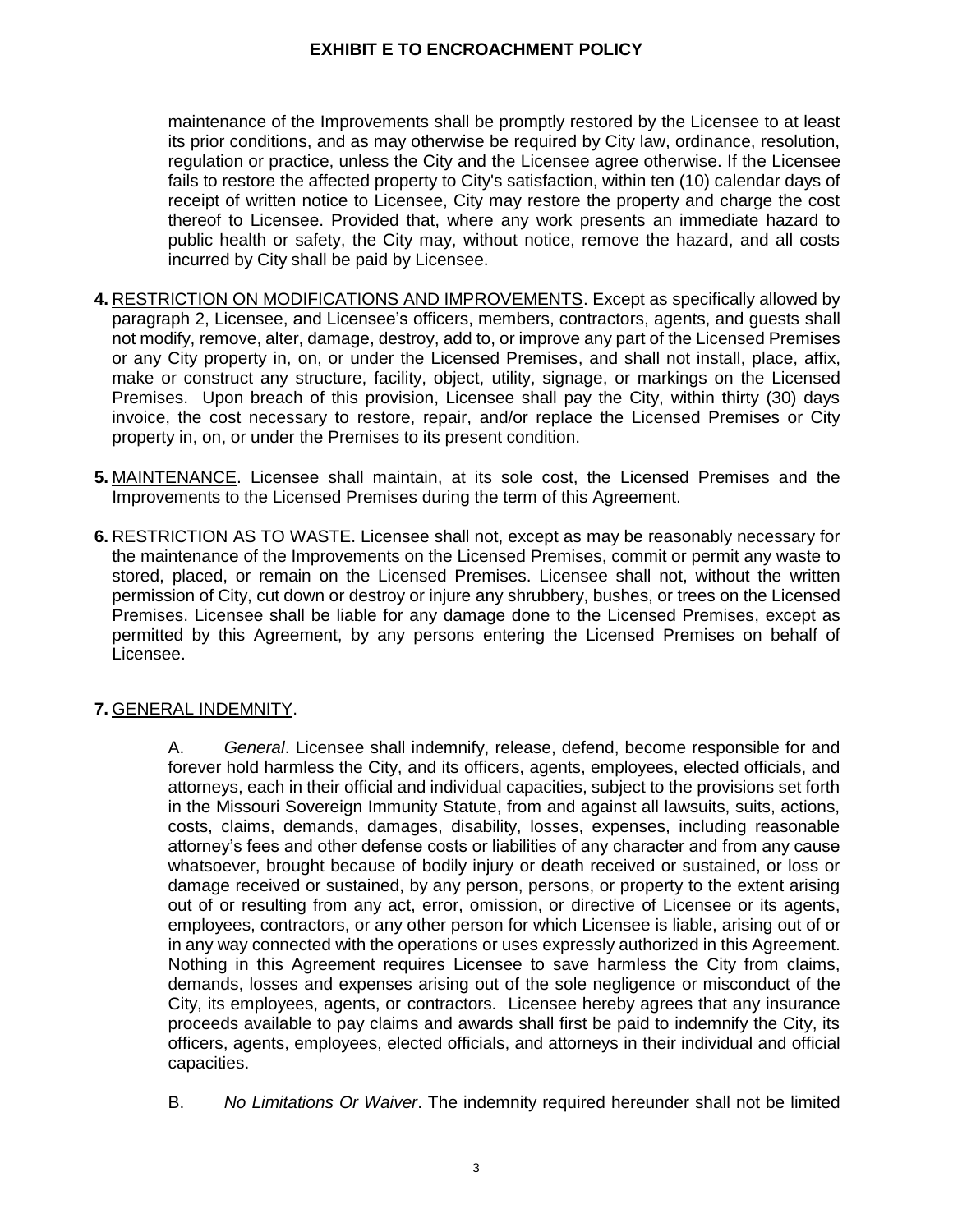by reason of the specification of any insurance coverage in this Agreement, or by a limitation of the amount or type of damages or compensation payable by or for Licensee under Workers' Compensation, disability or other employee benefit acts, acceptance of insurance certificates required under this Agreement, or the terms, applicability or limitation of any insurance held by Licensee. The City does not, and shall not, waive any rights against Licensee which it may have by reason of this indemnification, because of the acceptance by the City, or the deposit with the City by Licensee, of any of the insurance policies described in this Agreement. Except as provided in subpart A above, this indemnification by Licensee shall apply regardless of whether such insurance policies shall have been determined to be applicable to any such damages or claims for damages.

C. *Notification Of Claims*. With respect to any claims which are subject to indemnity hereunder, Licensee shall immediately notify the City of all claims filed or threatened to be filed against Licensee or Licensee and the City jointly. Licensee shall provide the City with a copy of the same within forty-eight (48) hours after receiving it.

D. *Challenges To Contract*. Licensee shall indemnify, defend and hold harmless the City, its officers, agents, employees, elected officials, and attorneys, each in their official and individual capacities, against all claims or challenges brought against the City with respect to the validity of the terms and conditions of this Agreement.

E. *Use Of Independent Contractors*. The fact that Licensee carries out any activities under this Agreement through independent contractors shall not constitute an avoidance of, or defense to, Licensee's duty of defense and indemnification under this section.

## **8.** INSURANCE.

## 8.1 *General*.

A. Insurer Qualifications. Without limiting any obligations or liabilities of Licensee, Licensee shall purchase and maintain, at its own expense, hereinafter stipulated minimum insurance with insurance companies authorized to do business in the State of Missouri, with an AM Best, Inc. rating of A or above with policies and forms satisfactory to the City. Failure to maintain insurance as specified herein may result in termination of this Agreement at the City's option.

B. No Representation of Coverage Adequacy. The City reserves the right to review any and all of the insurance policies and/or endorsements cited in this Agreement, but has no obligation to do so. Failure to demand such evidence of full compliance with the insurance requirements set forth in this Agreement or failure to identify any insurance deficiency shall not relieve Licensee from, nor be construed or deemed a waiver of, its obligation to maintain the required insurance at all times during the performance of this Agreement.

C. Additional Insured. All insurance coverage and self-insured retention or deductible portions, except Workers' Compensation insurance and Professional Liability insurance, if applicable, shall name and endorse, to the fullest extent permitted by law for claims arising out of the performance of this Agreement, the City, its agents, representatives, officers, directors, officials and employees as Additional Insured as specified under the respective coverage sections of this Agreement.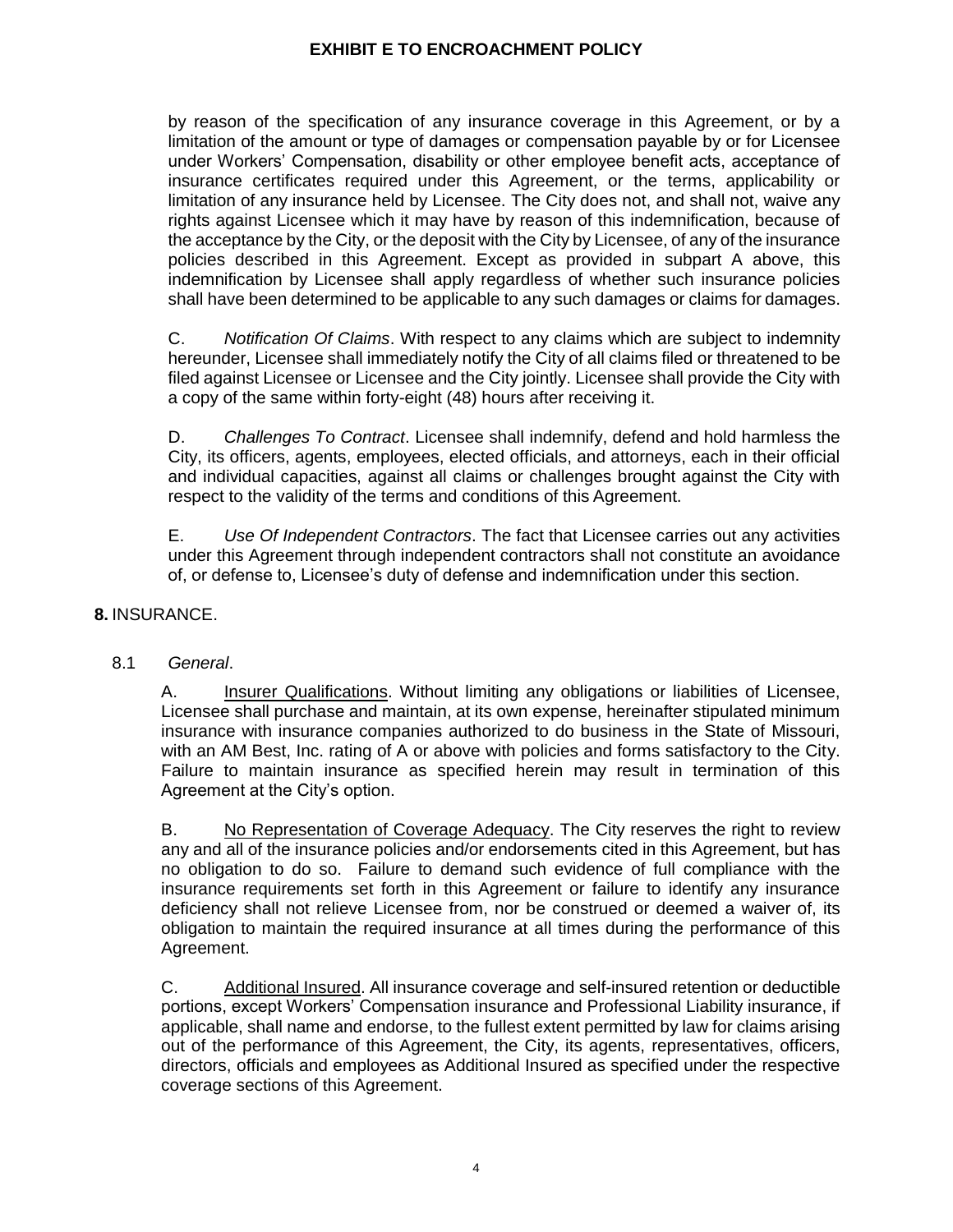D. Coverage Term. All insurance required herein shall be maintained in full force and effect until all work or services required to be performed under the terms of this Agreement are satisfactorily performed, completed and formally accepted by the City, unless specified otherwise in this Agreement.

E. Primary Insurance. Licensee's insurance shall be, or be endorsed to indicate, its primary, non-contributory insurance with respect to performance of this Agreement and in the protection of the City as an Additional Insured. Such coverage shall be at least as broad as ISO CG 20 01 04 13.

F. Claims Made. In the event any insurance policies required by this Agreement are written on a "claims made" basis, coverage shall extend, either by keeping coverage in force or purchasing an extended reporting option, for six (6) years past completion and acceptance of the services. Such continuing coverage shall be evidenced by submission of annual Certificates of Insurance citing applicable coverage is in force and contains the provisions as required herein for the six-year period.

G. Policy Deductibles and/or Self-Insured Retentions. The policies set forth in these requirements may provide coverage that contains deductibles or self-insured retention amounts. Such deductibles or self-insured retention shall not be applicable with respect to the policy limits provided to the City. Licensee shall be solely responsible for any such deductible or self-insured retention amount.

H. Use of Subcontractors. If any work associated with the Improvements is contracted or subcontracted in any way, Licensee shall either cover all contractors and subcontractors in the Licensee's liability insurance policy or execute written agreements with its contractors and subcontractors containing the indemnification provisions set forth in this Agreements and insurance requirements set forth herein protecting the City and Licensee. Licensee shall be responsible for executing any agreements with its subcontractors and obtaining certificates of insurance verifying the insurance requirements.

I. Notice of Claim. Licensee shall upon receipt of notice of any claim in connection with this Agreement promptly notify the City, providing full details thereof, including an estimate of the amount of loss or liability. Licensee shall also promptly notify the City of any reduction in limits of protection afforded under any policy listed in the certificate(s) of insurance in an amount such that the policy aggregate becomes less than the current statutory waiver of sovereign immunity, regardless of whether such impairment is a result of this Agreement. A breach of this provision is a material breach of the Agreement.

J. Evidence of Insurance. Prior to accessing the Licensed Premises or commencing any work to install the Improvements, Licensee will provide the City with suitable evidence of insurance in the form of certificates of insurance and a copy of the declaration page(s) of the insurance policies as required by this Agreement, issued by Licensee's insurance insurer(s) as evidence that policies are placed with acceptable insurers as specified herein and provide the required coverages, conditions and limits of coverage specified in this Agreement and that such coverage and provisions are in full force and effect. The City may reasonably rely upon the certificates of insurance of the insurance policies as evidence of coverage but such acceptance and reliance shall not waive or alter in any way the insurance requirements or obligations of this Agreement.

If any of the policies required by this Agreement expire during the life of this Agreement,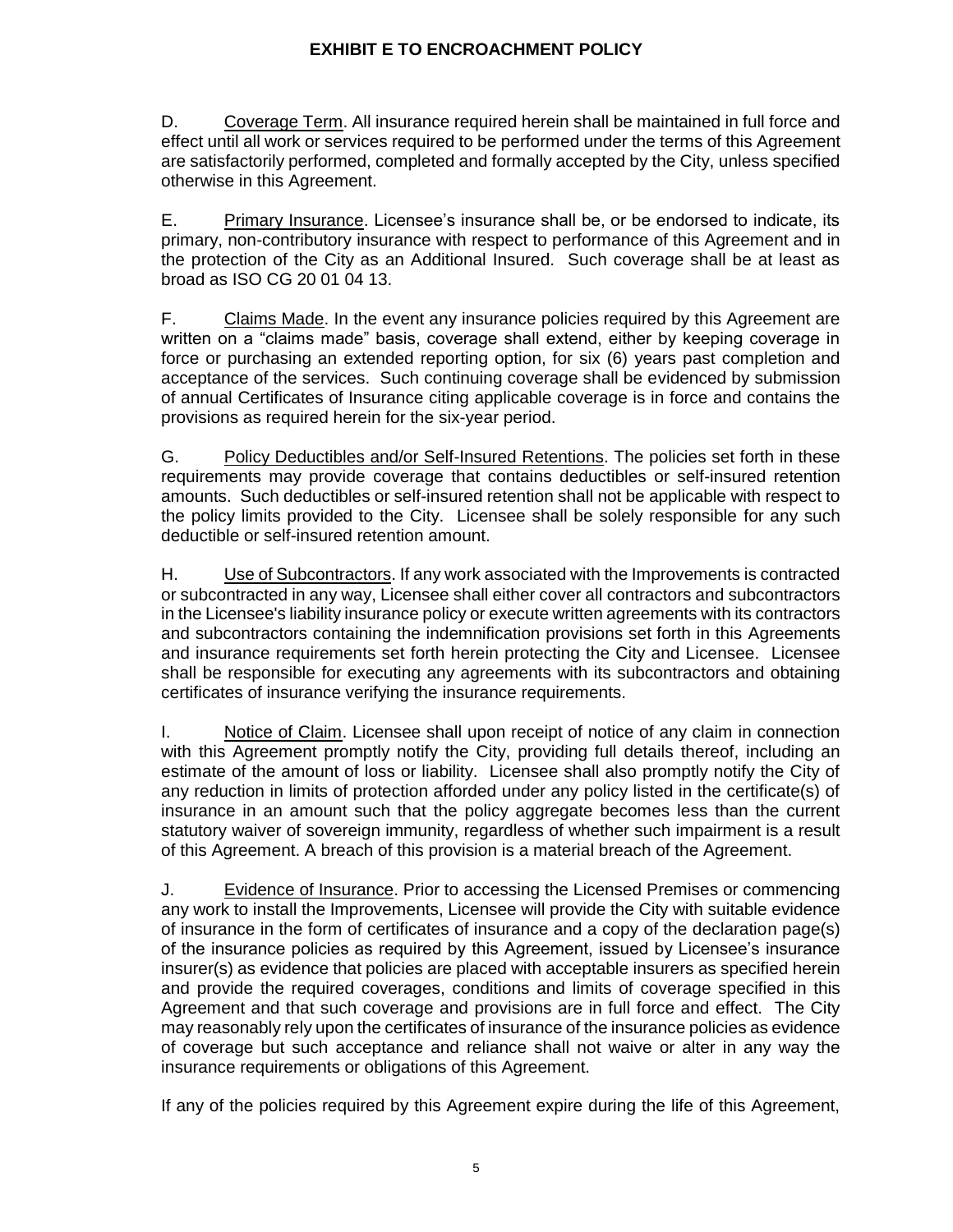Licensee shall forward renewal certificates and declaration page(s) to the City thirty (30) days prior to the expiration date. All certificates of insurance and declarations required by this Agreement shall be identified by referencing number and title of this Agreement. Additionally, certificates of insurance and declaration page(s) of the insurance policies submitted without a reference to this Agreement, as applicable, will be subject to rejection and may be returned or discarded. Certificates of insurance and declaration page(s) shall specifically include the following provisions:

(1) The City, its agents, representatives, officers, directors, officials and employees are Additional Insureds as follows:

- (a) Commercial General Liability Under Insurance Services Office, Inc., ("ISO") Form CG 20 10 03 97 and CG 20 37 07 04, or their equivalents.
- (b) Excess Liability Follow Form to underlying insurance.

(2) Licensee's insurance shall be primary, non-contributory insurance with respect to performance of the Agreement.

(3) All policies, including Workers' Compensation, waive rights of recovery (subrogation) against City, its agents, representatives, officers, officials and employees for any claims arising out of work or services performed by Licensee under this Agreement.

All Certificates of Insurance shall name the City of Lee's Summit as the certificate holder and send the certificate and any endorsements to:

City of Lee's Summit Attn: Public Works Department 220 S.E. Green Street Lee's Summit, MO 64063 -2358

K. Endorsements. Licensee shall provide the City with the necessary endorsements to ensure City is provided the insurance coverage set forth in this Subsection.

#### 8.2 *Required Insurance Coverage*.

A. Commercial General Liability. For the entirety of this Agreement, Licensee shall maintain "occurrence" form Commercial General Liability insurance with an unimpaired limit of not less than \$1,000,000 for each occurrence, \$2,000,000 Products and Completed Operations Annual Aggregate and a \$2,000,000 General Aggregate Limit. The policy shall cover liability arising from premises, operations, independent contractors, productscompleted operations, bodily injury, personal injury and advertising injury. Coverage under the policy will be at least as broad as ISO policy form CG 00 01 93 or equivalent thereof, including but not limited to, separation of insured's clause. To the fullest extent allowed by law, for claims arising out of the performance of this Agreement, the City, its agents, representatives, officers, officials and employees shall be endorsed as an Additional Insured under ISO, Commercial General Liability Additional Insured Endorsement forms CG 20 10 03 97 and CG 20 37 07 04, or their equivalents, which shall read "Who is an Insured (Section II) is amended to include as an insured the person or organization shown in the Schedule, but only with respect to liability arising out of "your work" for that insured by or for you." The policy shall contain an endorsement waiving rights of recovery (subrogation) against the City, its agents, representatives, officials, officers and employees. If any Excess insurance is utilized to fulfill the requirements of this subsection, such Excess insurance shall be "follow form" equal or broader in coverage scope than underlying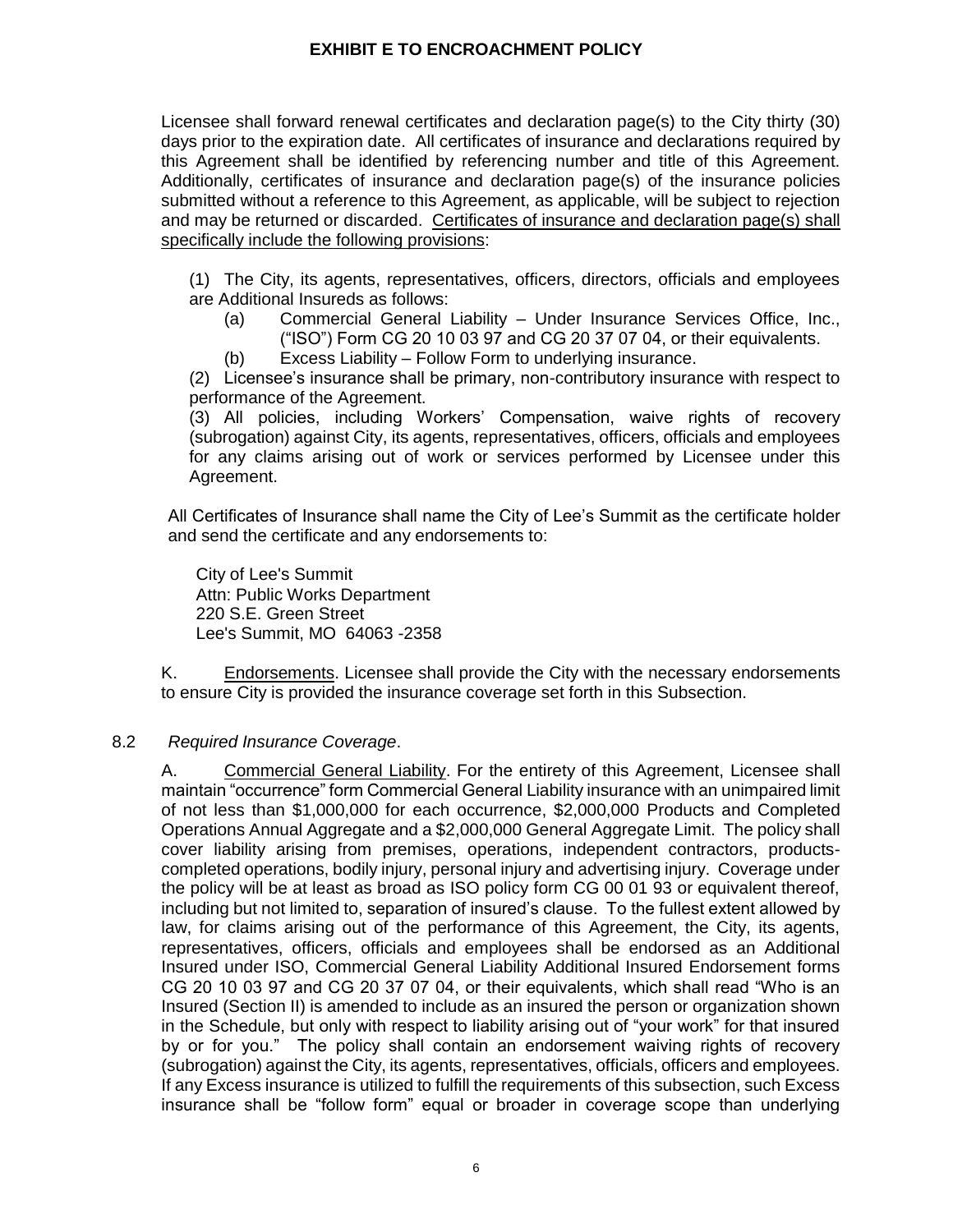insurance.

B. Workers' Compensation. Licensee shall ensure that all contractors or subcontractors performing work for Licensee obtain and maintain Workers' Compensation Insurance for all employees, and in case any work is subcontracted, Licensee shall require any subcontractors to provide Workers' Compensation insurance for all subcontractor's employees, in compliance with all Missouri laws and regulations, and to fully protect the City from any and all claims of such employees arising out of occurrences during work performed hereunder. Licensee hereby indemnifies the City for any damage resulting to it from failure of either Licensee or any contractor or subcontractor to obtain and maintain such insurance. Licensee further waives its rights to subrogation with respect to any claim against the City for injury arising out of performance under this Agreement. Licensee shall provide the City with a certificate of insurance indicating Workers' Compensation coverage prior to commencing construction of the Improvements.

8.3 *Cancellation and Expiration Notice*. Insurance required herein shall not expire, be canceled, or be materially changed without thirty (30) days' prior written notice to the City.

**9.** TERM; TERMINATION AND REVOCATION. The term of this Agreement shall begin on the Effective Date and remain in place for as long as the Licensee owns the Licensed Premises, provided that the license shall automatically terminate and be revoked, without notice, on (i) the date on which the majority of the Improvements are removed or substantially altered without permission from the City; (ii) the date Licensee no longer owns or occupies the portion of the rightof-way easement where the Licensed Premises is located; or (iii) the date the City vacates the portion of the right-of-way easement where the Licensed Premises is located, whichever occurs first.

If Licensee sells, leases, or otherwise transfers all or part of its interest in the License Premises, Licensee shall notify the City of such action as soon as possible, but no later then ten (10) calendar days after the date of sale, execution of the lease, or date of the transfer of interest.

Notwithstanding any provision of this Agreement to the contrary, City may terminate this Agreement and revoke the license hereby granted as to all or any part of the Licensed Premises at any time upon sixty (60) days advance notice in writing, provided, however, no advance notice is required if Licensee shall break any of the conditions or obligations herein contained. Licensee may terminate this Agreement at any time upon sixty (60) days advance notice in writing. No such termination by Licensee shall negate any rights or obligations of the parties accrued through the date of such termination.

In the event of the termination of this Agreement, the Licensee shall remove, at its sole expense, the Improvements from the Licensed Premises. Licensee shall also restore the Licensed Premises to at least the same condition it is in as of the date of this Agreement, normal wear and tear excepted. If the Licensee fails to restore the affected property to City's satisfaction, within ten (10) calendar days of receipt of written notice to Licensee, City may restore the property and charge the cost thereof to Licensee. Licensee shall pay the City, within thirty (30) days invoice.

# **10.** CONSTRUCTION OF AGREEMENT.

A. *Simple License*. The license created by this Agreement shall be construed as a simple license (sometimes referred to as a "bare," "mere" or "naked" license) revocable at the will of the City, subject only to any advance written notice of revocation required by this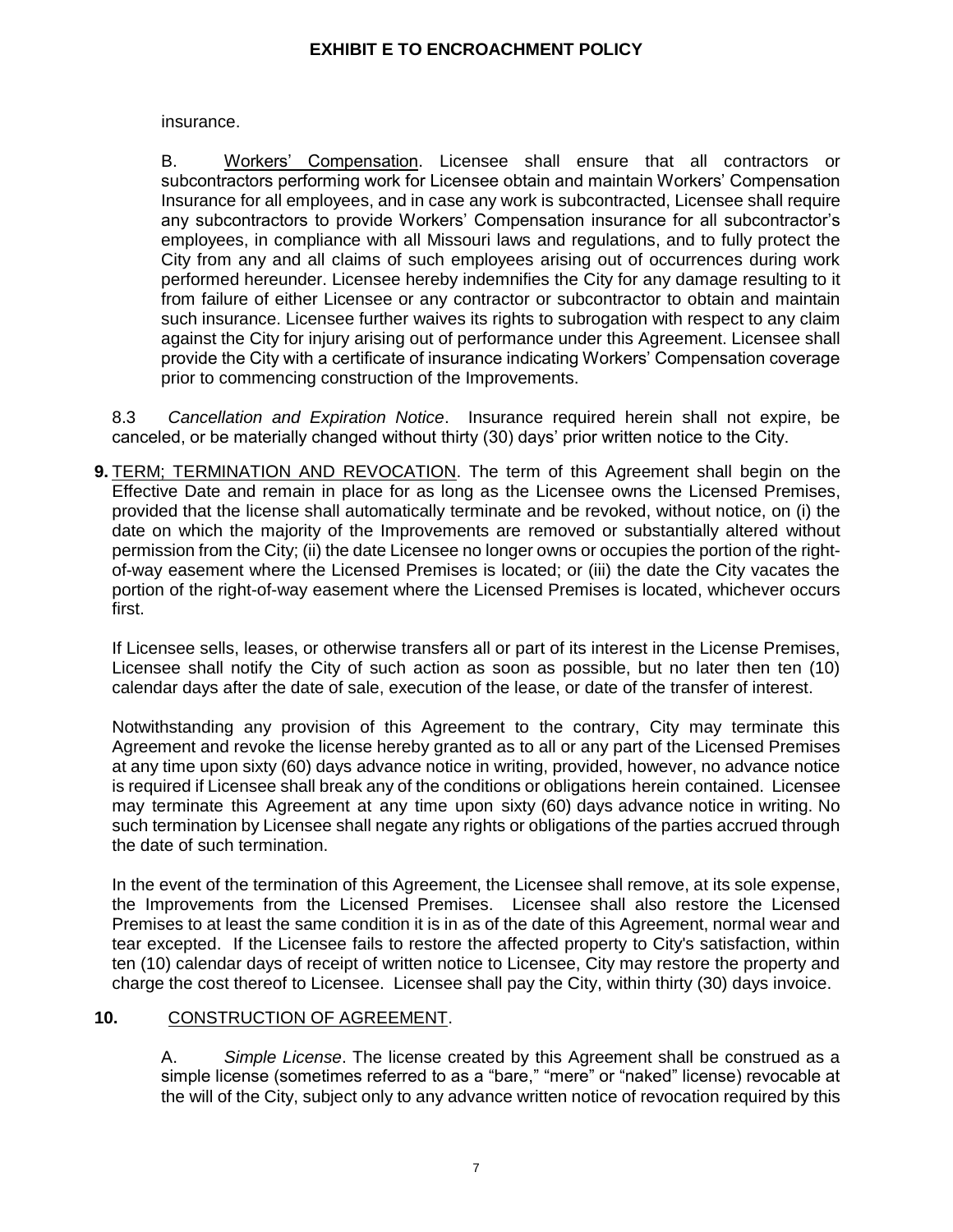Agreement.

B. *Headings*. The section headings contained herein are for convenience in reference and are not intended to define or limit the scope of any provision of this Agreement.

C. *Non-Waiver*. No provision in this Agreement shall be construed, expressly or by implication, as waiver by the City of any existing or future right and/or remedy available by law in the event of any claim of default or breach of this Agreement. The failure of the City to insist upon the strict performance of any term or condition of this Agreement or to exercise or delay the exercise of any right or remedy provided in this Agreement, or by law, or the City's acceptance of and payment for services, shall not release the Licensee from any responsibilities or obligations imposed by this Agreement or by law, and shall not be deemed a waiver of any right of the City to insist upon the strict performance of this Agreement.

D. *Jointly Drafted*. This Agreement shall be deemed to have been jointly drafted by the parties and shall not be construed more strongly against any party hereto.

E. *Applicable Law; Venue*. This Agreement shall be governed by the laws of the State of Missouri, and a suit pertaining to this Agreement may be brought only in courts in eastern Jackson County, Missouri. The Parties expressly and irrevocably consent to the exclusive jurisdiction and venue of such courts and expressly waive the right to transfer or remove any such action.

- **11.** UNASSIGNABLE; NO SUBLICENSE. The license created by this Agreement is solely for Licensee, its officers, members, servants, agents and guests and no others. Licensee shall not assign the license granted herein, or any interest of the license, and shall not sublicense any interest to the Licensed Premises, Improvements or any part thereof or any right or privilege appurtenant thereto, or suffer any other person (the officers, members, servants, agents and guests of Licensee excepted) to occupy or use the Premises, or any portion thereof, without the prior written and consent of the City. The requirements of this Agreement are binding upon the heirs, executors, administrators, successors, and assigns of both Parties.
- **12.** NON-SEVERABLE. If any term or provision of this Agreement or the application to any person or circumstance shall, to any extent, be determined by a court of competent jurisdiction to be invalid or unenforceable, the remainder of this Agreement shall be deemed invalid and unenforceable, provided, however, that the terms and provisions of paragraphs 6 and 8 shall not be affected thereby and each term and provision of said paragraphs 6 and 8 shall be valid and enforced to the fullest extent permitted by law.
- **13.** NOTICE. Whenever any notice is required by this Agreement to be made, given or transmitted to the City, it shall be enclosed in an envelope with sufficient postage attached to ensure delivery and deposited in the United States Mail, first class, addressed to:

City of Lee's Summit Attn: City Manager 220 S.E. Green Street Lee's Summit, Missouri 64063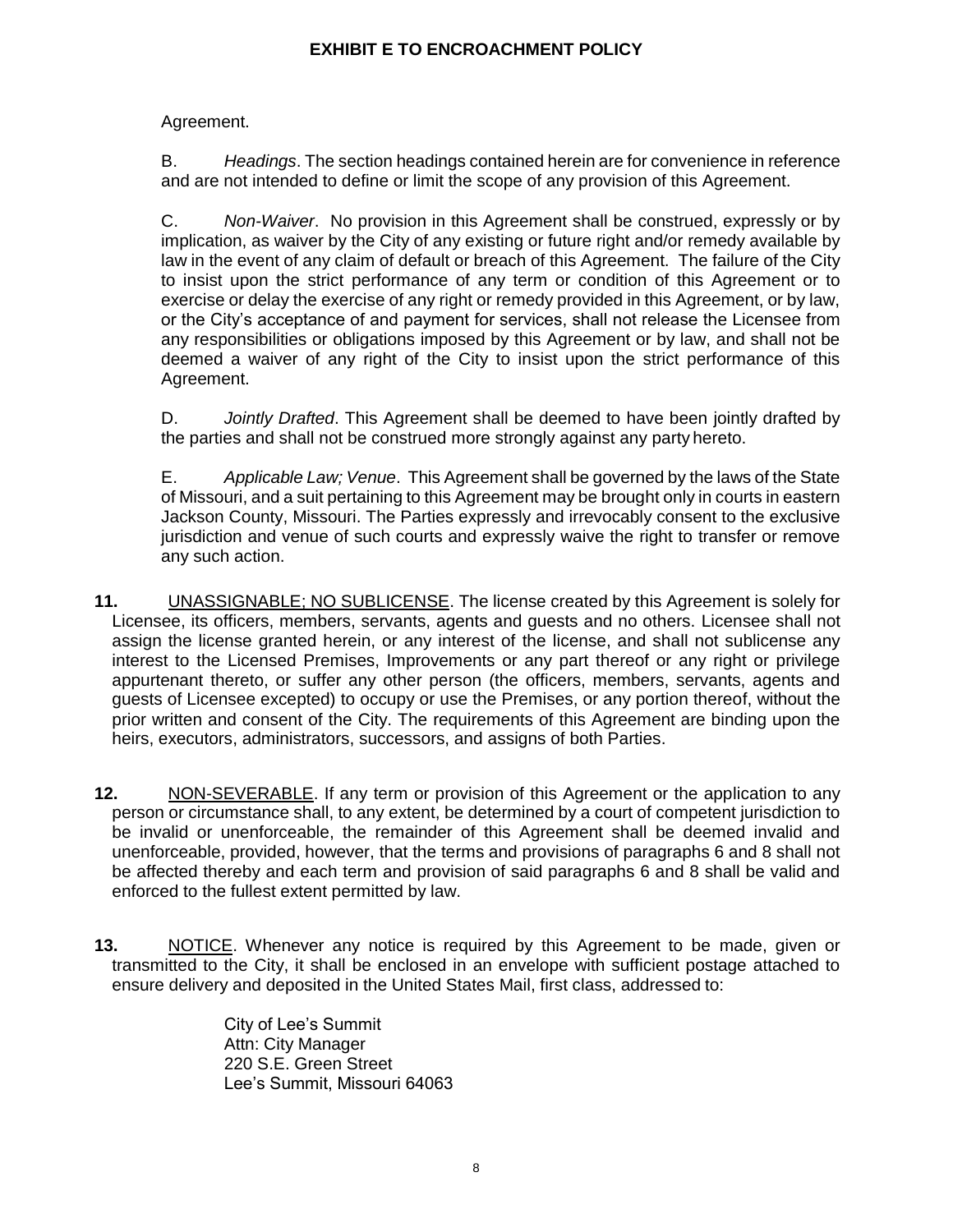and notices to Licensee shall be addressed to:

or such place as either party shall designate by written notice to the other. Said notices may also be personally hand delivered by each party to the other, at the respective addresses listed above. If hand delivered, the date of actual completion of delivery shall be considered the date of receipt. If mailed, the item shall be considered received the third day after the date of mailing.

- **14.** RIGHTS/OBLIGATIONS OF PARTIES ONLY. The terms of this Agreement are intended only to define the respective rights and obligations of the Parties. Nothing expressed herein shall create any rights or duties in favor of any potential third-party beneficiary or other person, agency or organization.
- **15.** SURVIVAL. The obligations of the Parties under Sections 6 through 12 shall survive any termination of this Agreement or revocation of the license granted herein.
- **16.** COUNTERPARTS. The Parties agree that this Agreement may be signed in two or more counterparts, and all such counterparts together shall constitute one and the same contract; such signatures shall bind the signing party in the same manner as if a handwritten signature had been delivered.
- **17.** ENTIRE AGREEMENT. This Agreement constitutes the entire Agreement between the parties hereunder and all other representations of statements heretofore made, verbal or written, are merged herein and this Agreement may be amended only in writing, and executed by duly authorized representatives of the parties hereto.

[REMAINDER OF PAGE INTENTIONALLY LEFT BLANK.]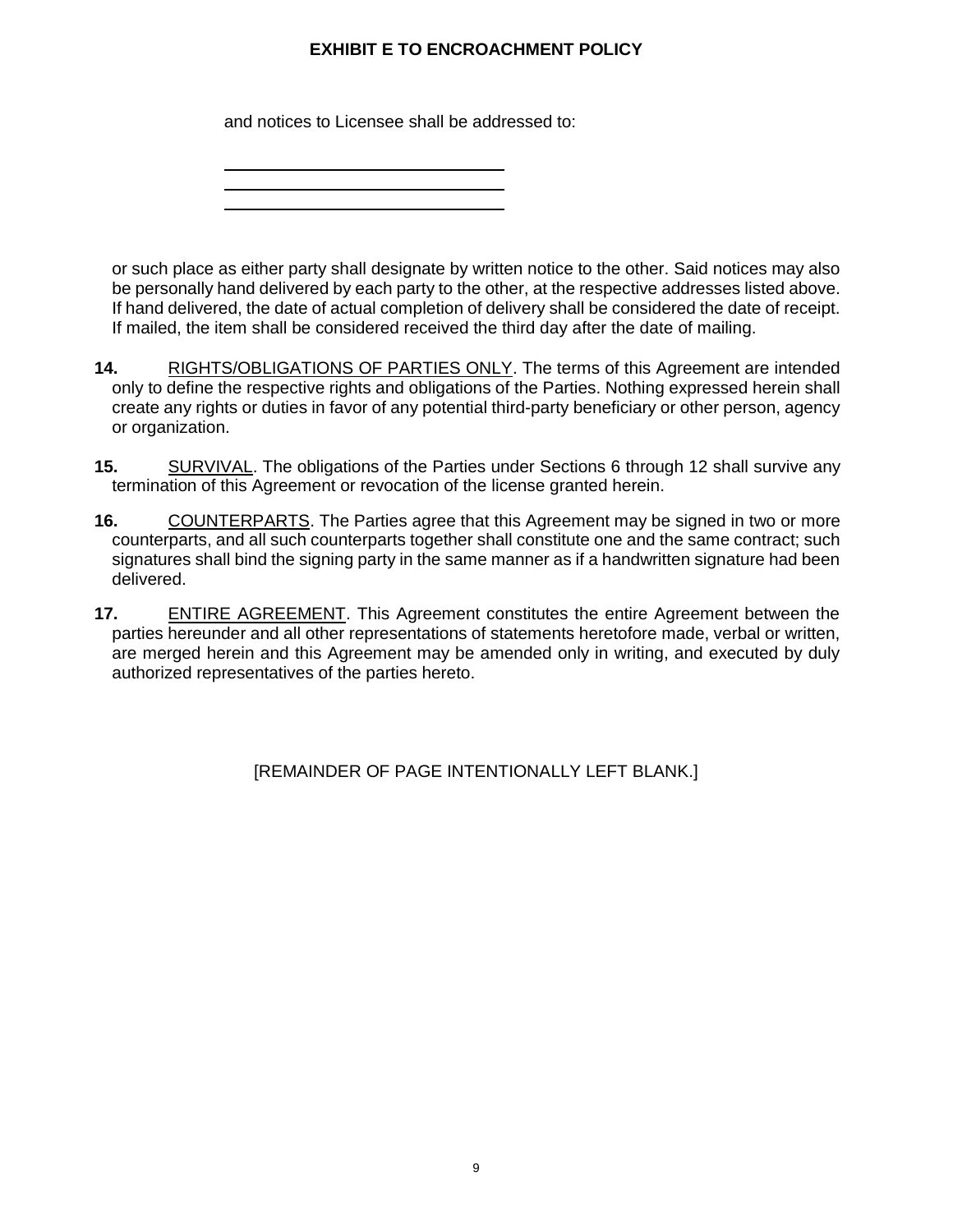IN WITNESS WHEREOF, the parties hereto have caused this instrument to be executed as of the Effective Date.

## **City of Lee's Summit, Missouri**

**Licensee**

Stephen A. Arbo, City Manager

\_\_\_\_\_\_\_\_\_\_\_\_\_\_\_\_\_\_\_\_\_\_\_\_\_\_\_\_\_\_\_\_\_

[INSERT NAME/TITLE]

\_\_\_\_\_\_\_\_\_\_\_\_\_\_\_\_\_\_\_\_\_\_\_\_\_\_\_\_\_\_\_

ATTEST:

\_\_\_\_\_\_\_\_\_\_\_\_\_\_\_\_\_\_\_\_\_\_\_\_\_\_\_\_\_\_\_\_\_\_\_ City Clerk Trisha Fowler Arcuri

APPROVED AS TO FORM:

\_\_\_\_\_\_\_\_\_\_\_\_\_\_\_\_\_\_\_\_\_\_\_\_\_\_\_\_\_\_\_\_\_\_\_ Scott Ison, Chief Counsel of Infrastructure and Recreation

RECOMMENDED FOR APPROVAL

George M. Binger III, P.E. **City Engineer**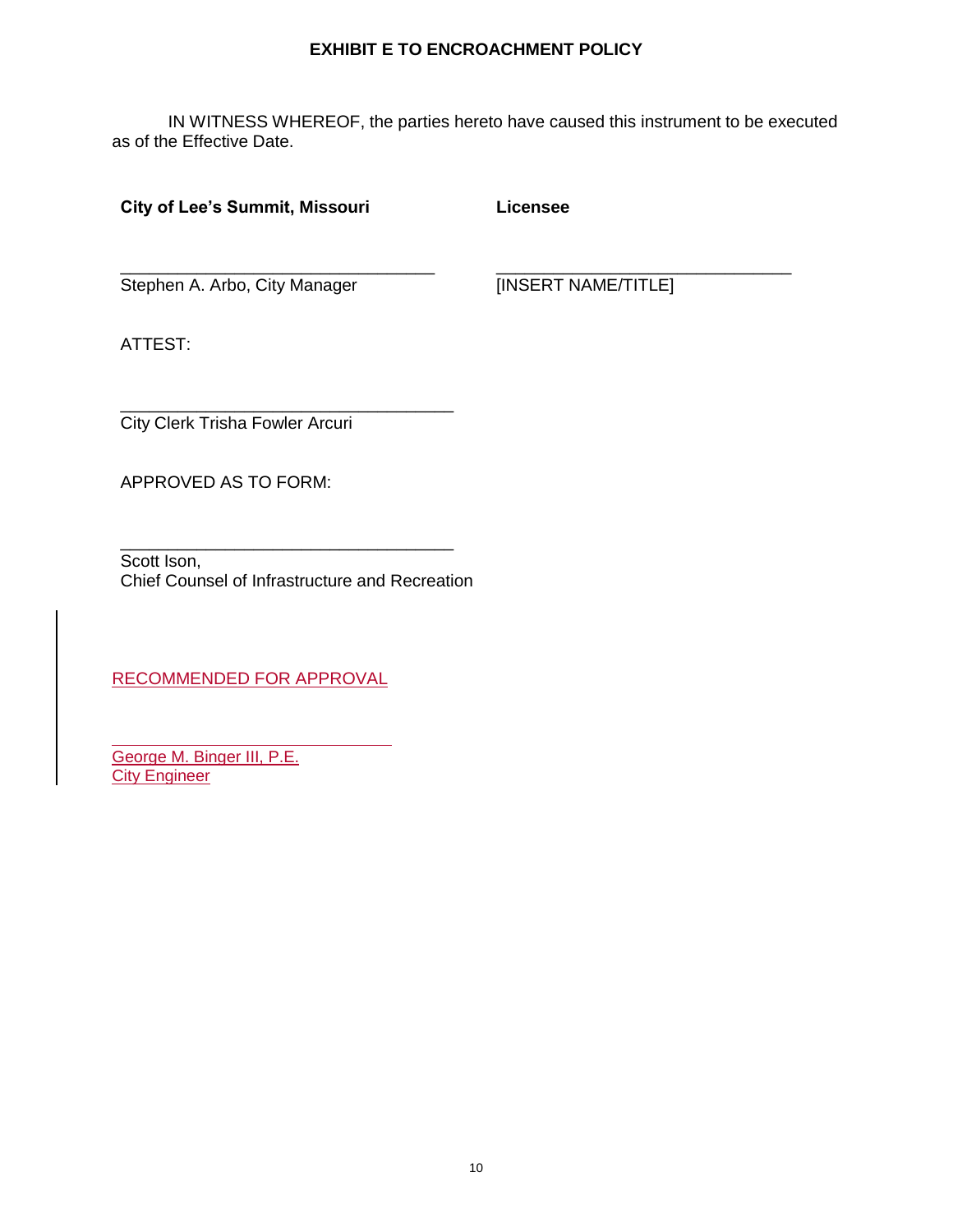## **LICENSOR'S/CITY'S ACKNOWLEDGEMENT**

STATE OF MISSOURI ) ss. COUNTY OF JACKSON )

On this \_\_\_\_\_ day of \_\_\_\_\_\_\_\_\_\_\_\_\_\_\_\_\_\_\_, 2021, before me, a notary public, personally appeared \_\_\_\_\_\_\_\_\_\_\_\_\_\_\_\_\_\_\_\_\_\_\_\_\_\_\_, representative for the **City of Lee's Summit, Missouri**, to be known as the person(s) in and who executed the foregoing instrument and acknowledged that they executed the same as their free act and deed.

IN TESTIMONY WHEREOF, I have hereunto set my hand and affixed my official seal the day and year first above written.

Notary Public

My term expires:

## **LICENSEE'S ACKNOWLEDGEMENT**

| STATE OF MISSOURI |       |
|-------------------|-------|
|                   | ) SS. |
| COUNTY OF JACKSON |       |

On this \_\_\_\_\_ day of \_\_\_\_\_\_\_\_\_\_\_\_\_\_\_\_\_\_\_, 2021, before me, a notary public, personally appeared **,** to be known as the person(s) in and who executed the foregoing instrument and acknowledged that they executed the same as their free act and deed.

IN TESTIMONY WHEREOF, I have hereunto set my hand and affixed my official seal the day and year first above written.

Notary Public

My term expires: